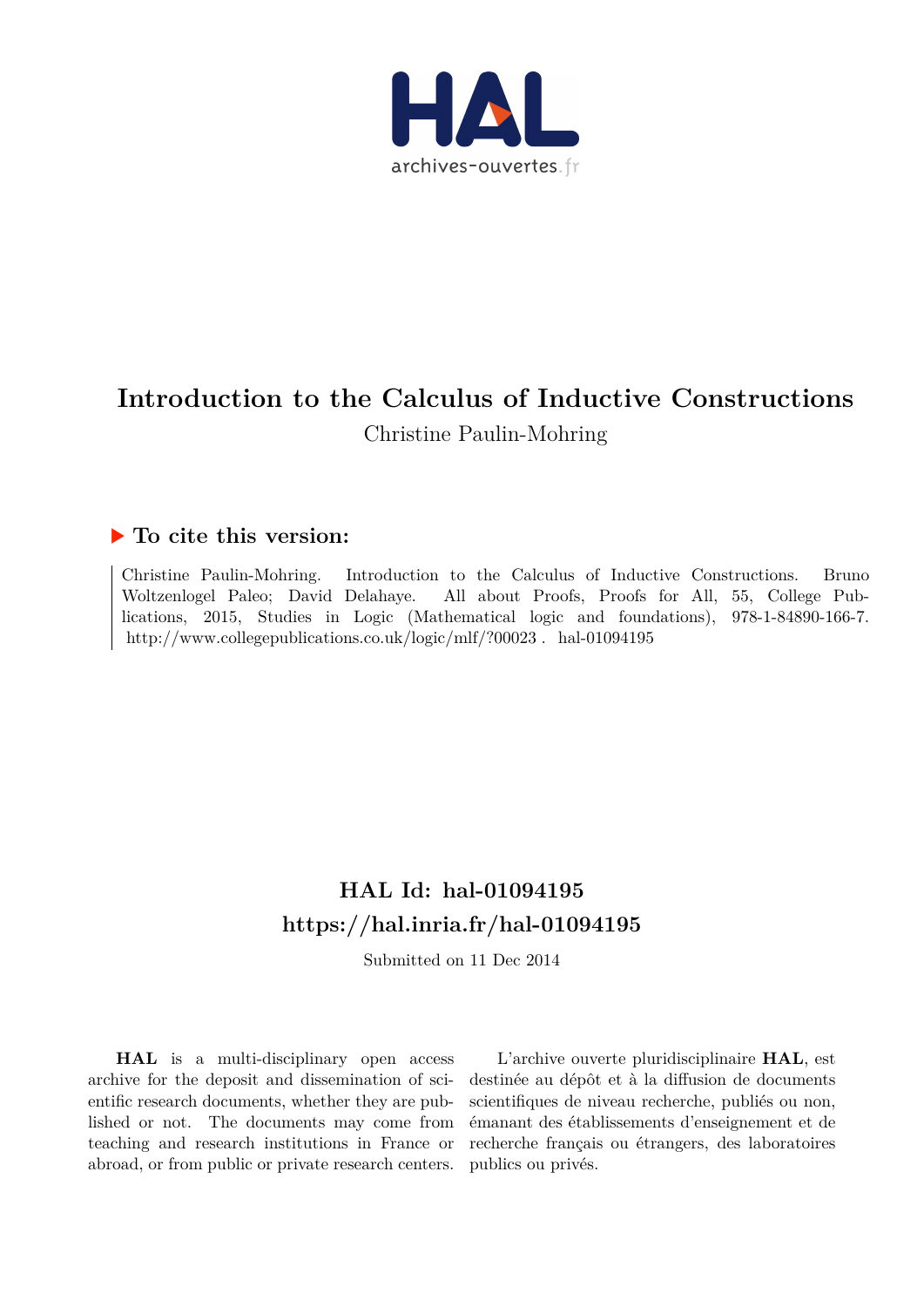### Introduction to the Calculus of Inductive Constructions

Christine Paulin-Mohring<sup>1</sup>

LRI, Univ Paris-Sud, CNRS and INRIA Saclay - Île-de-France, Toccata, Orsay F-91405 Christine.Paulin@lri.fr

#### 1 Introduction

The Calculus of Inductive Constructions (CIC) is the formalism behind the interactive proof assistant Coq [24, 5]. It is a powerful language which aims at representing both functional programs in the style of the ML language and proofs in higher-order logic. Many data-structures can be represented in this language: usual data-types like lists and binary trees (possibly polymorphic) but also infinitely branching trees. At the logical level, inductive definitions give a natural representation of notions like reachability and operational semantics defined using inference rules.

Inductive definitions in the context of a proof language were formalised in the early 90's in two different settings. The first one is Martin-Löf's Type Theory [18]. This theory was originally presented with a set of rules defining basic notions like products, sums, natural numbers, equality. All of them (except for functions) are an instance of a general scheme of inductive definitions which has been studied by P. Dybjer [14]. The second one is the pure Calculus of Constructions. This is a typed polymorphic functional language, which is powerful enough to encode inductive definitions [6, 23], but this encoding has some drawbacks: efficiency of computation of functions over these data-types and some natural properties that cannot be proven. The extension of the formalism with primitive inductive definitions [13, 20] was consequently a natural choice. In proof assistants based on higher-order logic (HOL), an impredicative encoding of inductive definitions is used: this is made possible by the existence of a primitive infinite type (including integers) and the fact that HOL is only concerned by extensional properties of objects (not computations) [22].

Inductive definitions, as a primitive or derived notion are one of the main ingredients of the languages for interactive theorem proving both for representing objects and logical notions.

In this paper, we give a quick overview of the Calculus of Inductive Constructions, the formalism behind the Coq proof assistant. In section 2, we present the language and the typing rules. We start with the pure functional part and then continue with the inductive declarations. We shall then briefly discuss the properties of this language in section 3, both from the theoretical and pragmatic points of view. We shall then conclude with examples of applications, the description of some of the trends in sections 4,5 and 6.

#### 2 Proof System

#### 2.1 The Calculus of Constructions

The Calculus of Constructions which is the purely functional language underlying the Calculus of Inductive Constructions has been introduced by Coquand and Huet [11, 12]. It can be defined as a pure type system (PTS). A PTS is a typed lambda-calculus with a unique syntactic language describing both terms and types. Terms include variables, (typed) abstractions (written fun  $x$ :  $A \Rightarrow t$ ) and applications (written t u) as in ordinary lambda-calculus. The type of an abstraction is a (dependent) product  $\Pi x : A, B$  making possible for the type B of t to depend on the variable x. The notation  $A \rightarrow B$  for the type of functions from type A to type B is just an abbreviation in the special case where  $B$  does not depend on  $x$ . Types are themselves typed objects, the type of a type will be a special constant called a *sort*. There is at least one sort called Type. Different PTS depend on the set of sorts we start with (each sort corresponds to a certain universe of objects) and also which products can be done (in which universes).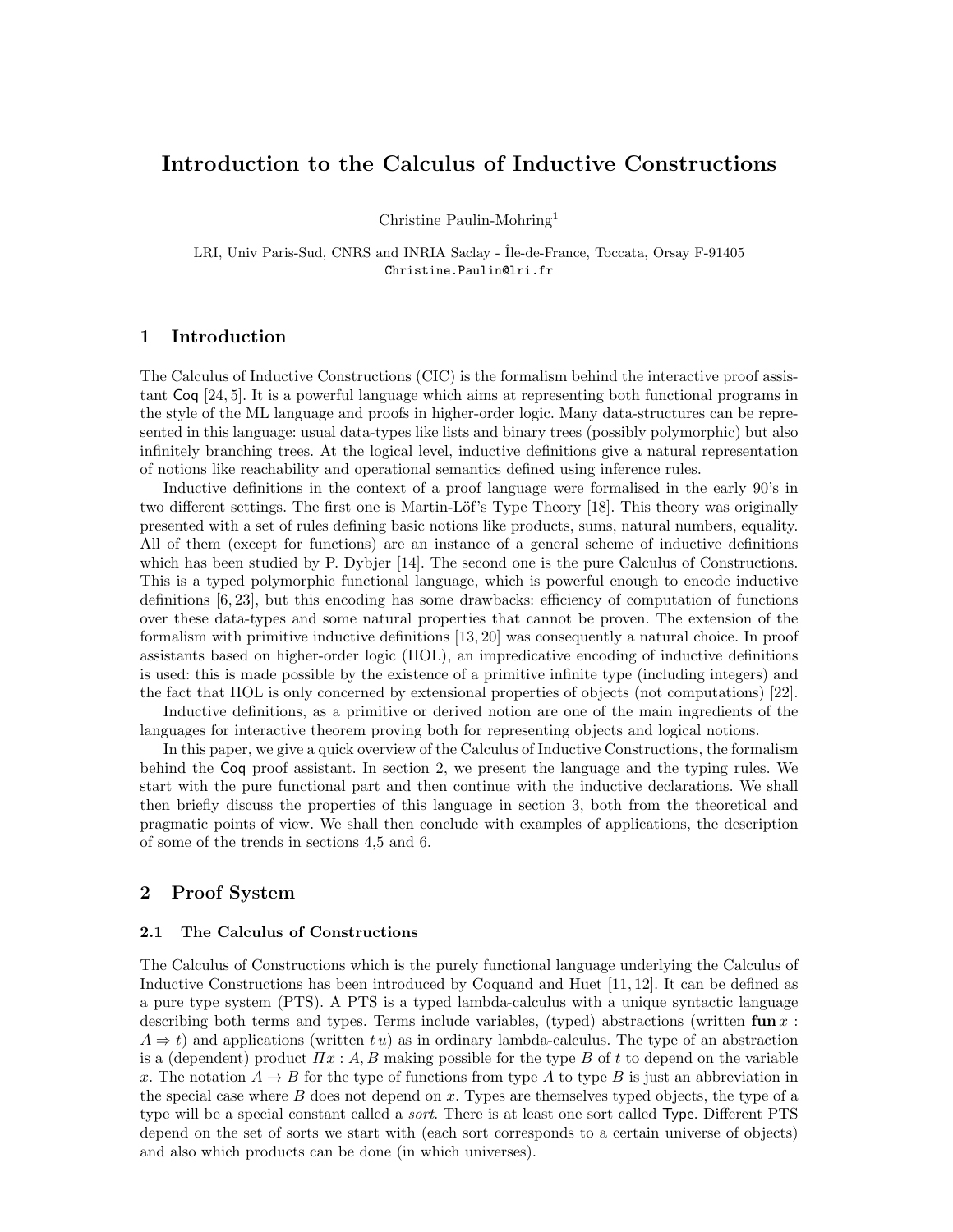For instance, with A a type, the identity function  $\tan x : A \Rightarrow x$  is a term of type  $A \rightarrow A$ . With A being a type variable, we may build the polymorphic identity  $\tan A : \text{Type} \Rightarrow \text{fun } x : A \Rightarrow x$  of type  $\Pi A$ : Type,  $A \rightarrow A$ .

In the case of the Calculus of Constructions, we have an infinite set of sorts  $S \stackrel{\text{def}}{=} \{ \text{Prop} \} \cup$  $\bigcup_{i\in\mathbb{N}}\{\textsf{Type}_i\}.$  The sort Prop captures the type of expressions which denote logical propositions. We follow the Curry-Howard correspondence where a proposition A is represented by a type (namely the type of proofs of  $A$ ) and a proof of the logical proposition  $A$  will correspond to an object  $t$ of type  $A$ . If  $A$  and  $B$  are two types corresponding to logical propositions, then the proposition  $A \Rightarrow B$  will be represented by the type  $A \to B$  of functions transforming proofs of A into proofs of B, the proposition  $A \wedge B$  will be represented by the type  $A \times B$  of pairs build with a proof of A and a proof of B. Given a type  $T$ , the type  $\Pi x$ : T, B will represent the type of dependent functions which given a term  $t : T$  computes a term of type  $B[t/x]$  corresponding to proofs of the logical proposition  $\forall x : T, B$ . Because types represent logical propositions, the language will contain empty types corresponding to unprovable propositions.

*Notations.* We shall freely use the notation  $\forall x : A, B$  instead of  $\Pi x : A, B$  when B represents a proposition. We write  $t[u/x]$  for the term t in which the variable x has been replaced by the term u. The term  $t u_1 \ldots u_n$  represents  $(\ldots (t u_1) \ldots u_n)$  and  $\text{fun}(x_1 : A_1) \ldots (x_n : A_n) \Rightarrow t$ (resp.  $\Pi(x_1 : A_1) \dots (x_n : A_n)$ , B) is the same as  $\text{fun } x_1 : A_1 \Rightarrow \dots \text{fun } x_n : A_n \Rightarrow t$  (resp.  $\Pi x_1 : A_1, \ldots \Pi x_n : A_n, B$ . The term  $A \to B \to C$  should be understood as  $A \to (B \to C)$  and  $\Pi x : A, B \to C$  is the same as  $\Pi x : A, (B \to C)$ . We sometimes omit the type of the variable in abstractions and products when they are clear from the context.

In higher-order logic, propositions and objects are written using the same functional language with abstractions and applications. We may want to introduce a binary relation on a type  $A$  as a variable R. This variable will have type  $A \to A \to$  Prop (this type replaces an arity declaration in first-order logic). We can build a predicate fun  $x : A \Rightarrow Rx x$  representing the set of objects which are in relation with themselves, this predicate will have type  $A \to \text{Prop}$  (this expression shall not be confused with the type  $\forall x : A, R x x$  of type Prop, expressing the reflexivity of R).

We need  $A \to A \to$  Prop to be a well-formed type, which means it is typed with a sort. This sort will be  $Type_1$ . If we want to iterate constructions on  $Type_1$ , we shall need this sort itself to be well-typed, that will require introducing a new sort  $\mathsf{Type}_2$  to be the type of the object  $\mathsf{Type}_1$ . The need for an infinite hierarchy of universes comes from the fact that the more naive system where we have only one sort Type of type Type is inconsistent.

The Calculus of Inductive Constructions manipulates judgements which are of the form

$$
x_1 : A_1, \ldots, x_n : A_n \vdash t : A
$$

In this judgement,  $x_1 : A_1, \ldots, x_n : A_n$  is called the context and the part  $t : A$  on the righthand side of the ⊢ sign is called the conclusion. In the context,  $x_i$  is a variable declared of type  $A_i$ representing the name of an object. Following the propositions as types paradigm, when  $A_i$  denotes a logical proposition,  $x_i$  will be a name given to the hypothesis that  $A_i$  holds. The judgement can be read as: under the assumption that we have objects  $x_i$  of type  $A_i$ , the term t is well-formed of type A.

For instance, in order to reason on Peano integers, it is possible to introduce a signature with a type variable N : Type for representing the type of Peano integers, an object  $z : N$  (for zero) and an object  $S : N \to N$  for the successor function. We call  $\Gamma_S$  the context  $N : Type, z : N, S : N \to N$ . The following judgements are derivable :

$$
\Gamma_S \vdash z : N \qquad \Gamma_S \vdash S z : N \qquad \Gamma_S \vdash S(Sz) : N
$$

It is also possible to introduce a binary relations le which represents the natural order on  $N$ . We shall add  $le: N \to N \to$  Prop and hypotheses like  $le: \forall x: N, le z n$  and  $leS : \forall x y: N, le xy \to$  $le(S x)(Sy)$ . We introduce a new context

$$
\Gamma_N \stackrel{\text{def}}{=} \Gamma_S, le : N \to N \to \text{Prop}, lez : (\forall x : N, le z x), leS : (\forall x y : N, le x y \to le(S x)(S y))
$$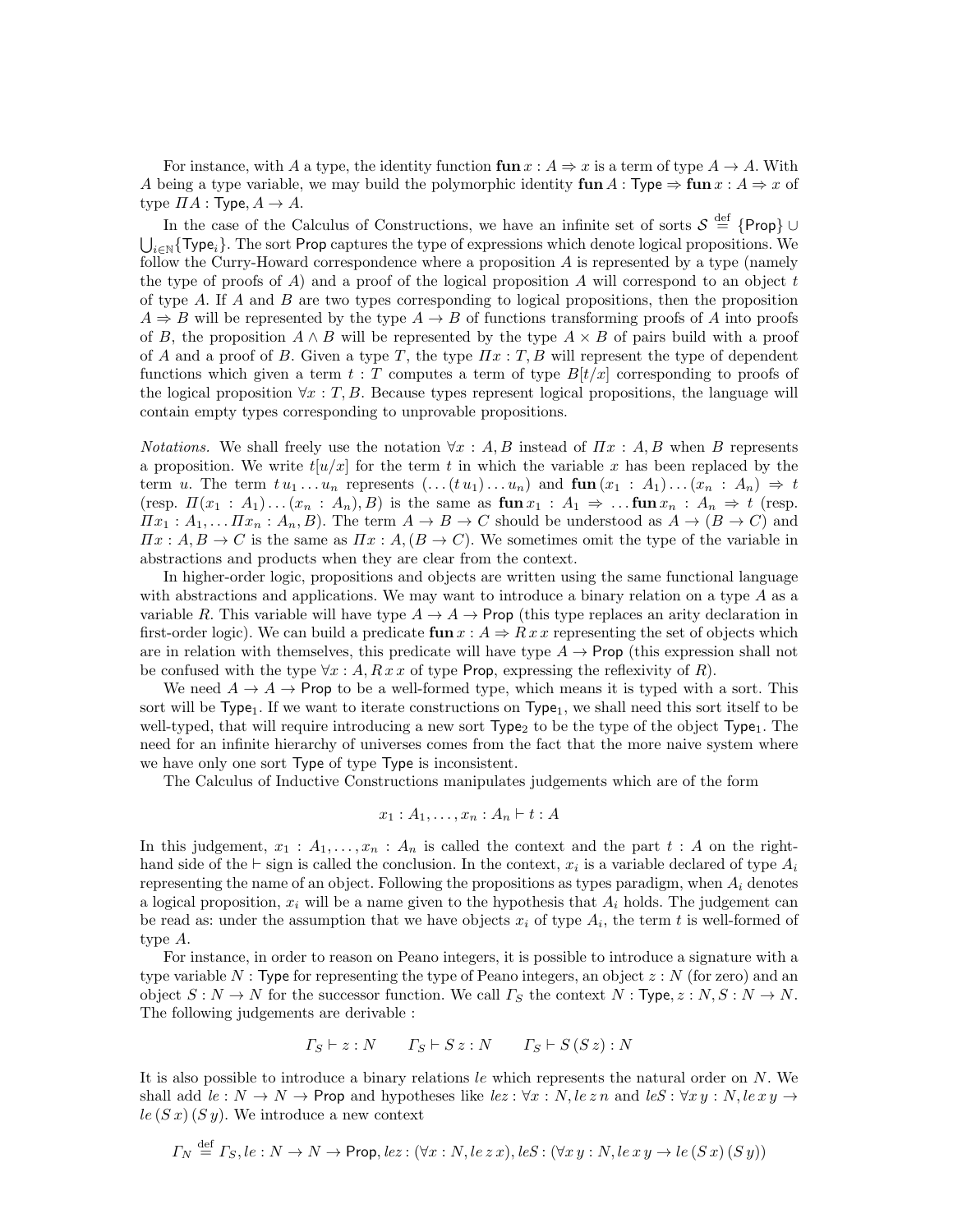We shall be able to derive

$$
\Gamma_N \vdash lezz : lezz \qquad \Gamma_N \vdash leSz \, z \, (lezz) : le \, (S \, z) \, (S \, z)
$$

It is easy, for every natural number n to find a term  $l_n$  such that  $\Gamma_N \vdash l_n : le (S^n z) (S^n z)$ . We can do it (at the meta level) via a simple induction on  $n$ . It would be nice to prove internally the property  $\forall x : N$ , lext but our context is too weak for that because it contains no induction property, so N might contain more objects than the ones written  $S<sup>n</sup> z$ . In first-order logic, the induction principle for a property  $P$  is added for every possible property  $P$ , leading to an infinite set of axioms. In a higher-order logic like the Calculus of Constructions it is sufficient to add a single proposition as an axiom that will contain a quantification over all possible properties  $P$ . We introduce  $\Gamma_P \stackrel{\text{def}}{=} \Gamma_N$ , ind:  $(\forall P : N \to \text{Prop}, P z \to (\forall x : N, P x \to P(S x)) \to \forall x : N, P x)$  and we can derive the judgement

$$
\Gamma_P \vdash ind(\textbf{fun } x : N \Rightarrow le \, x \, x)(lez)(\textbf{fun } (x : N)(I : le \, x \, x) \Rightarrow leS \, x \, x \, I) : \forall x : N, le \, x \, x
$$

Type-checking proof-terms can be tricky and cumbersome. The user usually does not want and does not need to do it, because proofs are built just interacting with the properties that have to be proven using high-level programs called tactics (see section 3.2). However, the proof-term is always build underneath by the system and given for type checking (which is also proof-checking) to a trusted kernel of the system that will guaranty the absence of flaw in the proof. This proof term can be checked independently by different programs and the information contained in the proof term can also be used for instance for analysing dependency and intelligent printing.

Formally a CIC judgement will be of the form  $\Gamma \vdash t : A$  with  $\Gamma$  a context and t and A two terms (A being also a type). The weaker judgement  $\Gamma \vdash$  states that the context  $\Gamma$  is well-formed.

The inference rules corresponding to the pure functional part of the Calculus of Constructions are given in figure 1, with  $\mathcal{S} \stackrel{\text{def}}{=} \{ \mathsf{Prop} \} \cup \bigcup_{i \in \mathbb{N}} \{ \mathsf{Type}_i \}.$ 

$$
\begin{array}{c|c|c} & \multicolumn{3}{|c|}{r\vdash} & \multicolumn{3}{|c|}{r\vdash} \\ \hline \hline \multicolumn{3}{|c|}{r\vdash} \text{Prop}: \text{Type}_1 & \multicolumn{3}{|c|}{r\vdash} \text{Type}_i: \text{Type}_{i+1} \\ & \multicolumn{3}{|c|}{r\vdash x:A\in\varGamma} & \multicolumn{3}{|c|}{r\vdash A:s\quad x\notin\varGamma \quad s\in\mathcal{S}} \\ & \multicolumn{3}{|c|}{r\vdash x:A} & \multicolumn{3}{|c|}{r\vdash A:s\quad x\notin\varGamma \quad s\in\mathcal{S}} \\ \hline \multicolumn{3}{|c|}{r\vdash \text{fun}\, x:A\Rightarrow t: \text{Ix}:A,B} & \multicolumn{3}{|c|}{r\vdash f: \text{Ix}:A,B} & \multicolumn{3}{|c|}{r\vdash f\:: B[a/x]} \\ & \multicolumn{3}{|c|}{r\vdash x:A\Rightarrow t: \text{Tr}\, x:A\vdash B: \text{Type}_i & \multicolumn{3}{|c|}{r\vdash A: \text{Type}_i} \\ & \multicolumn{3}{|c|}{r\vdash x:A,B: \text{Prop}} & \multicolumn{3}{|c|}{r\vdash x:A,B: \text{Type}_i & \multicolumn{3}{|c|}{r\vdash x:A,B: \text{Type}_i} \\ & \multicolumn{3}{|c|}{r\vdash t:A\quad r\vdash B:s\quad A\preceq B} \\ & \multicolumn{3}{|c|}{r\vdash t:B} & \multicolumn{3}{|c|}{r\vdash t:B} \end{array}
$$

Fig. 1. Inference rules for the purely functional part of CIC

We comment some rules in figure 1. There are two different rules for typing a product  $\Pi x : A, B$ . In both cases the term B should be well-typed in a context where we have  $x : A$  and its type should be a sort s. When s is Prop, then the product stays in Prop even if A itself lies in a bigger universe. So  $\Pi X : \text{Prop}, X \to X$  has type Prop. We say that Prop is an impredicative sort, because one can build new objects in Prop using a universal quantification on the class of all objects in Prop (including the one currently defined). Impredicative systems are powerful but also very fragile in the sense that impredicativity does not interact very well with other features leading rapidly to inconsistent systems. For instance we have Prop of type  $Type_1$  but Prop only can be impredicative, the impredicativity of Type<sub>1</sub> gives an inconsistent system [10], so if we want to build the type  $\varPi X : \mathsf{Type}_1, X \to X$  we need a bigger universe  $\mathsf{Type}_2$ .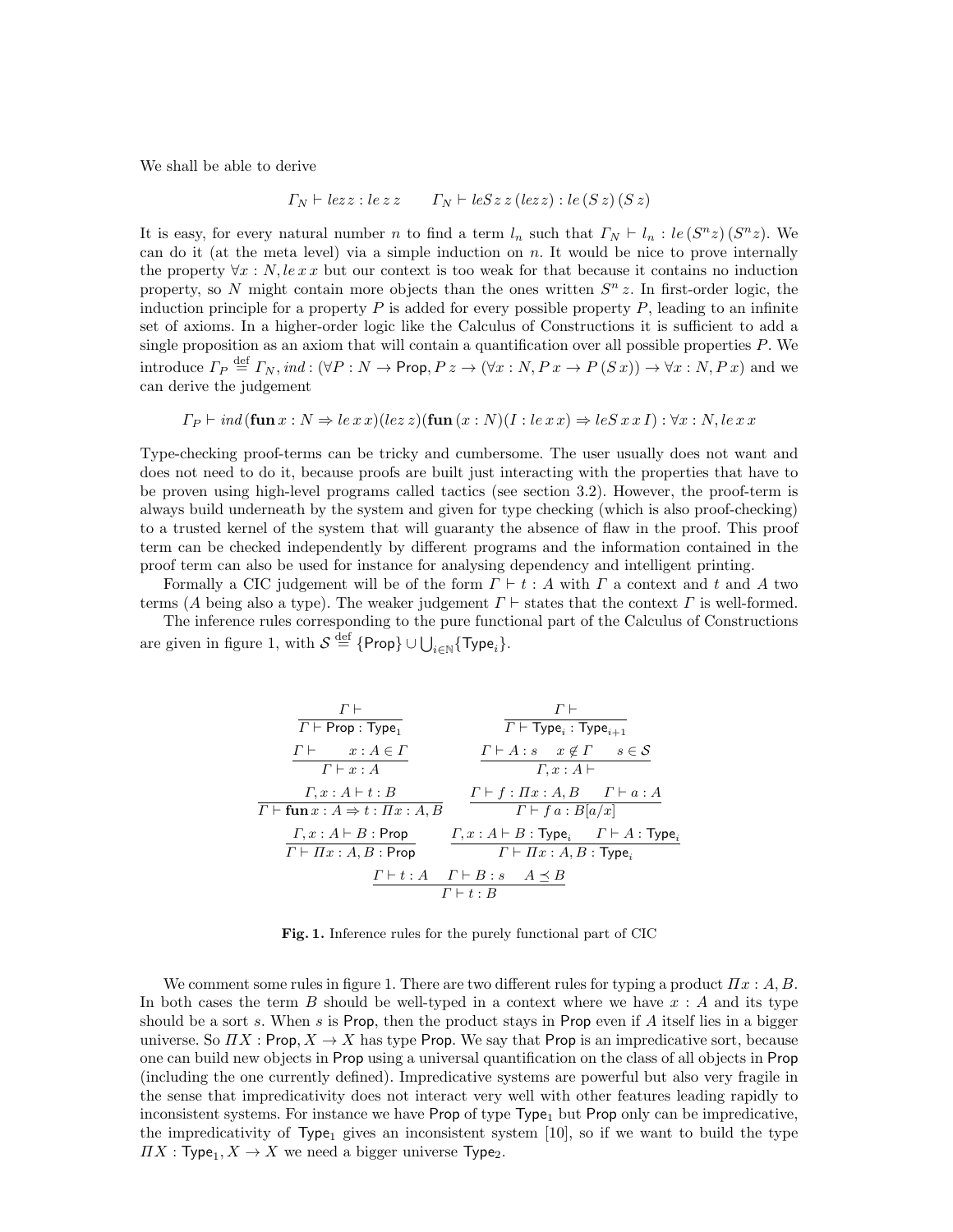Another interesting rule is the last one, called the conversion rule. It says that a term of type A can be also seen as a term of type B, given B is well-formed and the relation  $A \preceq B$  holds. This relation serves two purposes. First it implements the universe cumulativity, Prop  $\leq$  Type<sub>1</sub> and Type<sub>i</sub>  $\leq$  Type<sub>i+1</sub>: any term typed in one universe can be considered as an element of a bigger universe. Second, it implements the fact that types are considered modulo computation (namely  $\beta$ equivalence in the current system). The  $\beta$ -reduction rule implements function computation namely the fact that an abstraction of a term t over a variable x applied to a term a behaves like the term t in which x has been replaced by a:  $(\text{fun } x : A \Rightarrow t)$  a  $\simeq t [a/x]$ . An important aspect of this rule is that this is the same term which is typed by  $A$  and by  $B$ , so these computation steps are done automatically and do not leave traces in the proof-term. We shall come back to this feature in section 3.2.

Using this purely functional part, it is possible to encode many interesting notions. For instance  $\forall C$ : Prop, C is a logical proposition (a term of type Prop) which encodes absurdity ( $\bot$ ): there is no closed term of type  $\forall C$ : Prop, C (so no proof of  $\bot$  without hypothesis) and also from a proof t of  $\forall C$ : Prop, C one can build a proof t C of an arbitrary proposition C so the natural deduction rule for eliminating  $\perp$  is derivable in the logic.

It is also possible to encode an existential quantification (using a universal quantification in a negative position)

$$
\exists x:A, B \stackrel{\text{def}}{=} \forall C : \mathsf{Prop}, (\forall x:A, B \to C) \to C
$$

Both the introduction and elimination rules for existential quantification in natural deduction (first column) are derivable (CIC typed terms in second column)

$$
\frac{\Gamma \vdash B[t/x]}{\Gamma \vdash \exists x:A,B} \qquad \qquad \frac{\Gamma \vdash p:B[t/x]}{\Gamma \vdash \text{fun}\, C(H:\forall x:A,B \to C) \Rightarrow Htp:(\exists x:A,B)} \newline \frac{\Gamma \vdash \exists x:A,B \quad \Gamma,B \vdash C \quad x \notin \Gamma, C}{\Gamma \vdash t:\exists x:A,B \quad \Gamma,x:A,p:B \vdash u:C \quad x \notin \Gamma, C} \newline \qquad \qquad \frac{\Gamma \vdash t:\exists x:A,B \quad \Gamma,x:A,p:B \vdash u:C \quad x \notin \Gamma, C}{\Gamma \vdash t \ C \ (\text{fun}\, (x:A)(p:B) \Rightarrow u):C}
$$

One has to be careful that CIC implements a constructive logic and not a classical one. So the stronger form of elimination of absurdity namely

$$
\frac{\varGamma,\neg C\vdash\bot}{\varGamma\vdash C}
$$

is not provable in general and also one can prove  $\exists x, B \vdash \neg \forall x, \neg B$  but not the opposite direction. The meaning of an existential quantification in CIC is stronger than the one in classical logic in the sense that from a proof of  $\exists x : A, B$  one will always be able to extract a term t such that  $B[t/x]$ is provable while in classical logic one only get (via Herbrand's theorem) the existence of a finite number of terms  $t_1, \ldots, t_k$  such that  $B[t_1/x] \vee \ldots \vee B[t_k/x]$  is provable for existential formulas.

Higher-order quantification can also be used to represent logical relations. For instance Leibniz equality  $x = y$  with x and y of type A can be encoded using the proposition  $\forall P : A \rightarrow \text{Prop}, P x \rightarrow \text{Prop}, P x \rightarrow \text{Prop}$  $P y$ . The two rules for introduction and elimination are derivable in CIC

$$
\cfrac{\Gamma\vdash t=u\qquad \Gamma, x:A\vdash B:\mathsf{Prop}\qquad \Gamma\vdash B[t/x]}{\Gamma\vdash B[u/x]}
$$

#### 2.2 Inductive Definitions

Inductive definitions are introduced on top of the pure Calculus of Constructions. Their main purpose is to provide an efficient representation of data-types.

A new inductive definition can be added to the environment: it requires to specify its name, its arity (the type of the inductive definition) and the set of its constructors.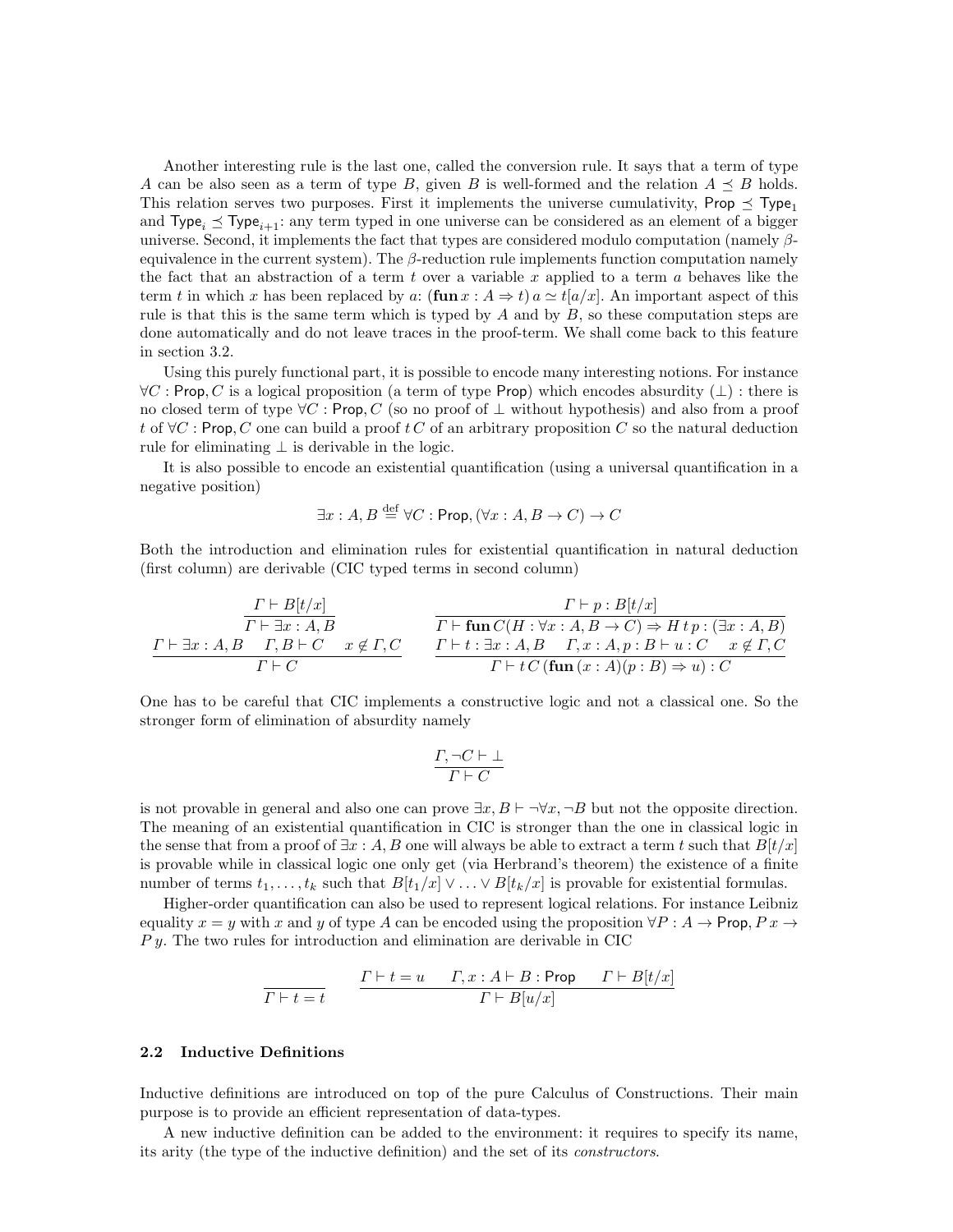**Examples** For instance, natural numbers defined with two constructors  $z$  and  $S$ , can be introduced as before with the following declaration:

Inductive N : Type :=  $z : N | S : N \rightarrow N$ .

This declaration adds new typed objects  $N : Type, z : N, S : N \rightarrow N$  in the context. But unlike in the first-order case, the logic captures the fact that  $N$  is the *initial algebra* relatively to these two operations, consequently we shall be able to build functions of type  $N \to A$  using the initially property and to derive properties like  $\forall x : N, S \, x \neq z$  and  $\forall x \, y : N, S \, x = S \, y \rightarrow x = y$ . Also the induction principle is provable.

Inductive definitions are also used for defining relations. The order on natural numbers can be defined using the properties we gave as axioms before:

Inductive le :  $N \rightarrow N \rightarrow$  Prop := lez:∀x, le z x | leS: $\forall x \ y$ , le  $x \ y \rightarrow$  le (S x) (S y).

This declaration introduces  $le: N \to N \to$  Prop,  $le: (\forall x: N, le\ z x)$ ,  $le: (\forall x y: N, le\ xy \to$  $l_{e}(S x)(S y)$  in the context, we shall also be able to prove the fact that le is the smallest relation R such that  $\forall x : N, R \, z \, x$  and  $\forall x \, y : N, R \, x \, y \rightarrow R \, (S \, x) \, (S \, y)$ . It gives us a powerful way to prove lemmas of the form  $\forall x \, y : N$ ,  $\text{lex } y \to R \, x \, y$ .

Inductive definitions can be defined with parameters. For instance the reflexive-transitive closure of a binary relation R on a type A can be defined as an inductive definition  $RT$  with A and  $R$  as parameters:

Inductive RT A (R : A  $\rightarrow$  A  $\rightarrow$  Prop) : A  $\rightarrow$  A  $\rightarrow$  Prop := RTrefl:∀ x, RT A R x x  $|$  RTR: $\forall$  x y, R x y  $\rightarrow$  RT A R x y | RTtran: $\forall$  x y z, RT A R x z  $\rightarrow$  RT A R z y  $\rightarrow$  RT A R x y.

We have three constructors for this definition:  $RTrefl$  states that the reflexive-transitive closure is reflexive,  $RTR$  says it contains R and  $RTran$  that it is transitive. For instance, we can prove that the reflexive-transitive closure of the successor relation on  $N$  is equivalent to the previously defined le relation:

 $\forall$  x y, le x y  $\leftrightarrow$  RT N (fun  $xy \Rightarrow y=Sx$ )

Inductive definitions are also used to encode logical operations like absurdity (a definition with no constructor) existential quantification or equality.

```
Inductive False : Prop := .
Inductive ex A (P:A\rightarrowProp) : Prop := exists : \forall x, P x \rightarrow ex A P.
Inductive eq A (x:A) : A \rightarrow Prop := eqrefl : eq x x.
```
In first-order logic, when axioms are introduced to form a theory, there is always a risk that it has no model, and consequently everything can be proven. This cannot happen with inductive definitions: there are syntactic restrictions on the type of constructors that ensures the existence of a model.

General rules. The general pattern for declaring an inductive definition is

Inductive I  $pars : Ar := ...$ | c :  $\Pi(x_1 : A_1) \ldots (x_n : A_n)$ , I pars  $u_1 \ldots u_p$ | ...

Coq allows the declaration of mutually inductive definitions but, for the sake of simplicity, we shall not give the details here. We introduce some terminology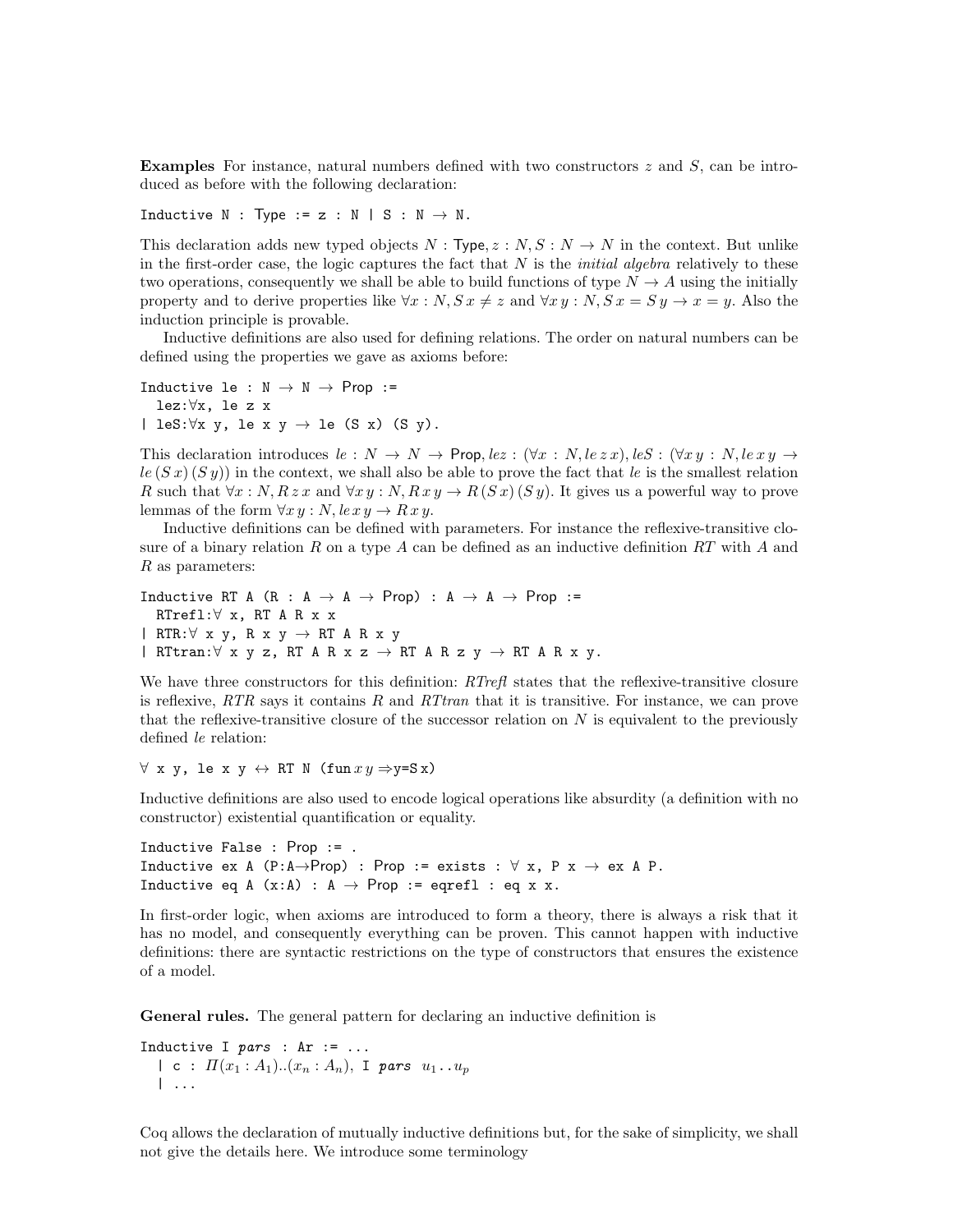- $-$  pars are called the parameters of the inductive definition and will be the same for all definitions;
- $Ar$  is called the *arity*;
- $u_i$  is an *index*;
- $-I\left(x_1:A_1\right)$ .. $(x_n:A_n)$ , I pars  $u_1.u_p$  is a type of constructor
- $A_i$  is a type of argument of constructor

There are conditions to accept that the definition is well-formed:

- An arity has the form  $\Pi(y_1 : B_1) \cdot (y_p : B_p)$ , s, with s a sort which is called the sort of the inductive definition.
- $-$  Type of constructors  $C$  are well-typed:

$$
(I:Ipars, Ar), pars \vdash C : s
$$

- if s is predicative (not Prop) then the condition above on  $C$  requires the type of arguments of constructors to be in the same universe: for all  $i, A_i : s$  or  $A_i :$  Prop
- if s is Prop, we distinguish between *predicative* definitions where  $A_i$ : Prop for all i and *impredicative* definitions otherwise, meaning there is at least one i such that  $A_i$  has type Type<sub>i</sub> and not Prop.

There is also a positivity condition: occurrences of I should only occur strictly positively in types of arguments of constructors  $A_i$  which means that we are in one of these cases:

- non-recursive case: I does not occur in  $A_i$
- simple case:  $A_i = I t_1 \dots t_p$  (not necessarily the same parameters),  $I \notin t_k$
- functional case:  $A_i = \Pi z : B_1, B_2$  with  $I \notin B_1$  and I strictly positive in  $B_2$
- nested case:  $A_i = J t_1 \dots t_q$  with J another inductive definition with parameters  $X_1 \dots X_r$ . When  $t_1 \ldots t_r$  are substituted for  $X_1 \ldots X_r$  in the types of constructors of J, the strict positivity condition should still be satisfied. We also need  $I \notin t_k$  for  $r < k \leq q$ .

The language of the PTS is extended with access to the inductive definition and its constructors plus two new constructions for pattern-matching and fixpoint.

The inductive definition itself is a new constant, its type is given by its arity and is generalised with respect to the parameters.

$$
I
$$
:  $\Pi$  *pars*,  $Ar$ 

The Calculus of Constructions follows the logical rules of natural deduction where each concept is associated with introduction and elimination rules. A computation rules explains how a combination of introduction and elimination rules for the same notion (a cut) can be eliminated.

In the case of inductive definitions, introduction rules are given by the constructors.

Given that c is the *i*-th constructor of an inductive definition I with parameters pars and type of constructor  $C$ , we have:

 $c \equiv \text{Constr}(i, I) : H \text{ pars}, C$ 

Elimination rules use two different notions: a pattern-matching rule extended for dependent types (each branch can have a different type, depending on the constructor) and a (restricted) fixpoint construction for recursive definitions.

The primitive rule for pattern-matching comes in a very primitive way: it covers one level of constructors and should be complete (one branch for each constructor):

$$
t: I \text{ } pars \, t_1 \ldots t_p
$$
\n
$$
y_1 \ldots y_p, x: I \text{ } pars \, y_1 \ldots y_p \vdash P : s'
$$
\n
$$
\{x_1: A_1 \ldots x_n: A_n \vdash f : P[u_1/y_1, \ldots, u_p/y_p, (c \, x_1 \ldots x_n)/x]\}_c
$$
\n
$$
\text{match } t \text{ as } x \text{ in } I \, y_1 \ldots y_p \text{ return } P
$$
\n
$$
\text{with } \ldots | c \, x_1 \ldots x_n \Rightarrow f | \ldots
$$
\n
$$
\text{end} : P[t_1/y_1, \ldots, t_p/y_p, t/x]
$$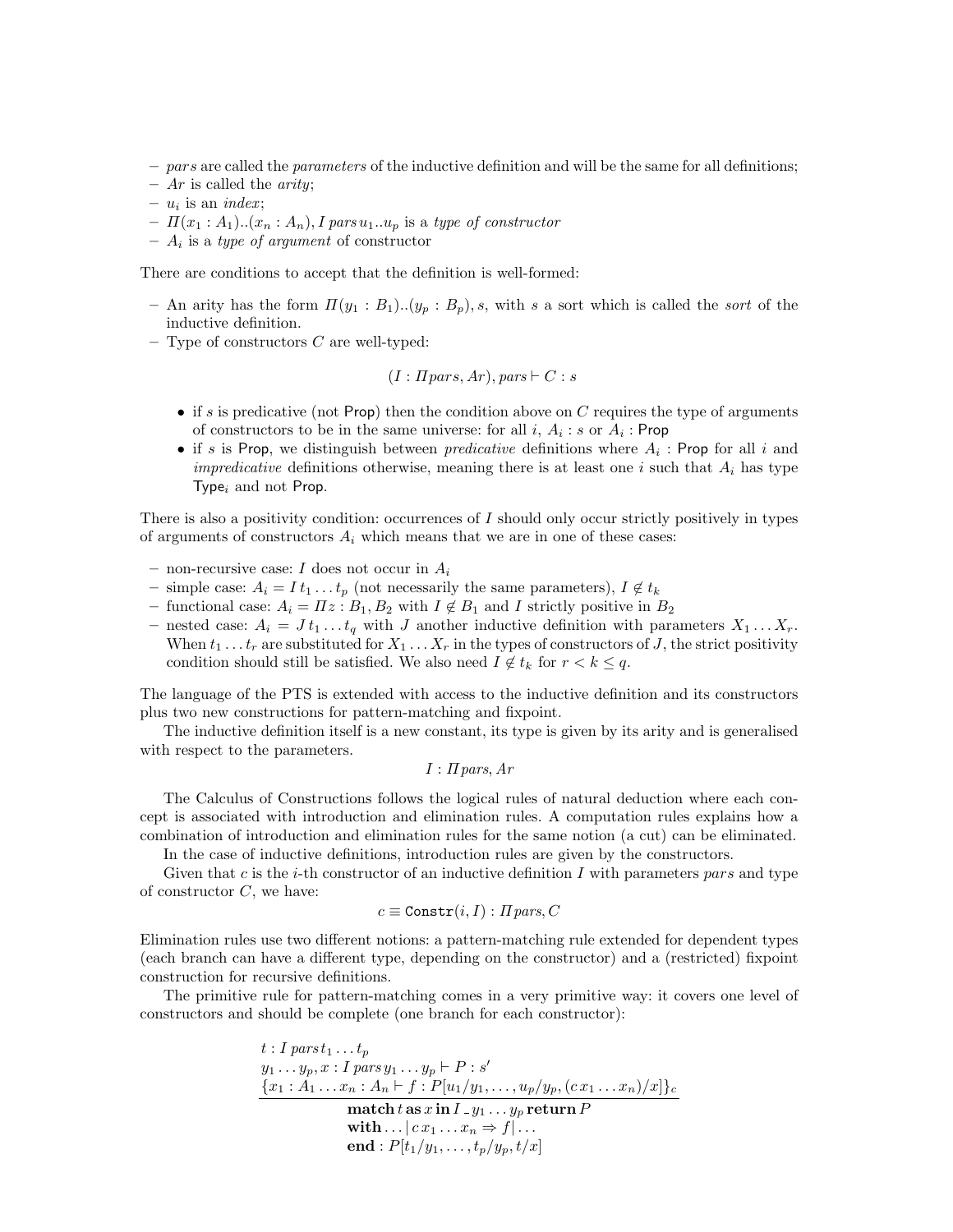Reduction rule. The reduction rule (called  $\iota$ ) applies when t starts with a constructor and is as expected (reduces to the corresponding branch after instantiating the pattern variables with the arguments of the constructor).

Examples. This unique rule covers many different situations. In Coq high-level language that we shall use in the examples, we can generally omit the information  $\mathbf{a} \mathbf{s} x$ ,  $\mathbf{m} I_y_1 \ldots y_p$  and return P.

The match construction can be used to define a function by pattern-matching like the predecessor function.

Definition pred  $(x:N)$  : N := match x with  $z \Rightarrow z | S n \Rightarrow n$  end.

in this case the return predicate is just  $P \stackrel{\text{def}}{=} \mathbb{N}$ . The same match rule can be used to reason by case analysis on integer and prove the following principle:

$$
\forall P: N \to \text{Prop}, P \, z \to (\forall x, P \, (S \, x)) \to (\forall x, P \, x)
$$

Given P,  $Hz : P z$  and  $HS : \forall x, P(Sx)$  the following case has type  $\forall x, P x$ 

Definition case  $(x:N)$  : P x := match x with  $z \Rightarrow Hz$  | S n  $\Rightarrow HS$  n end.

In this example the return predicate is just  $P_n$  and the two branches have two different types:  $P z$  for the first one and  $P(S n)$  for the second.

The two previous constructions are available in most formalisms. One specificity of CIC is to allow also the definition of new types by pattern-matching. An example can be found when we want to study the semantic of a program and model an environment mapping variables to values. We can represent variables by natural numbers and an environment by a function of type  $N \to T$ . However with this simple function type, all values should be in the same type. Assume we know a more precise type for some of the variables (the variable 0 as type N and the variable 1 is  $N \to N$ , other variables are in a default type  $T$ ), we may want to capture this in the type of environments. We can do it with a construction similar to *pred* but returning a Type as the result instead of a number:

Definition env (x:N) : Type := match x with  $z \Rightarrow N | S z \Rightarrow N \rightarrow N | S (S x) \Rightarrow T$  end.

In this example we use a more elaborate pattern-matching construction that Coq compiles into the primitive forms (using two nested simple pattern-matching). The reduction rule gives us the following equivalence between expressions:

$$
envz \simeq N
$$
  $env(Sz) \simeq N \rightarrow N$   $env(S(Sx)) \simeq T$ 

We need again to use the **match** construction to build a specific environment, but now each branch as a different type, the return predicate is  $envx$ .

Definition e1  $(x:N)$  : env x := match x with  $z \Rightarrow S$  (S z) | S  $z \Rightarrow$  (fun  $x : N \Rightarrow z$ ) | S (S x)  $\Rightarrow$  t end.

The result  $S(S z)$  in the first branch (constructor z) has type N which is equivalent to the expected type envz. The result  $(\text{fun } x : N \Rightarrow z)$  in the second branch (constructor  $S z$ ) has type  $N \rightarrow N$ which is equivalent to the expected type  $env(Sz)$ , the last branch returns a default value t in type T which is equivalent to the expected type  $env(S(Sx))$ .

The match operation is also available for inductive relations. For instance, for the equality, it gives us the elimination principle we mentioned before

$$
\frac{\Gamma \vdash e : t = u \qquad \Gamma, x : A \vdash B : \text{Prop} \qquad \Gamma \vdash f : B[t/x]}{\Gamma \vdash \textbf{match} \, e \, \textbf{in} \, = x \, \textbf{return} \, B \, \textbf{with} \, \textbf{e} \textbf{refl} \Rightarrow f \, \textbf{end} : B[u/x]}
$$

Actually the match rule gives us a stronger rule, called a dependent elimination, which allows to replace (in certain contexts) a proof e of  $t = u$  by eqrefit.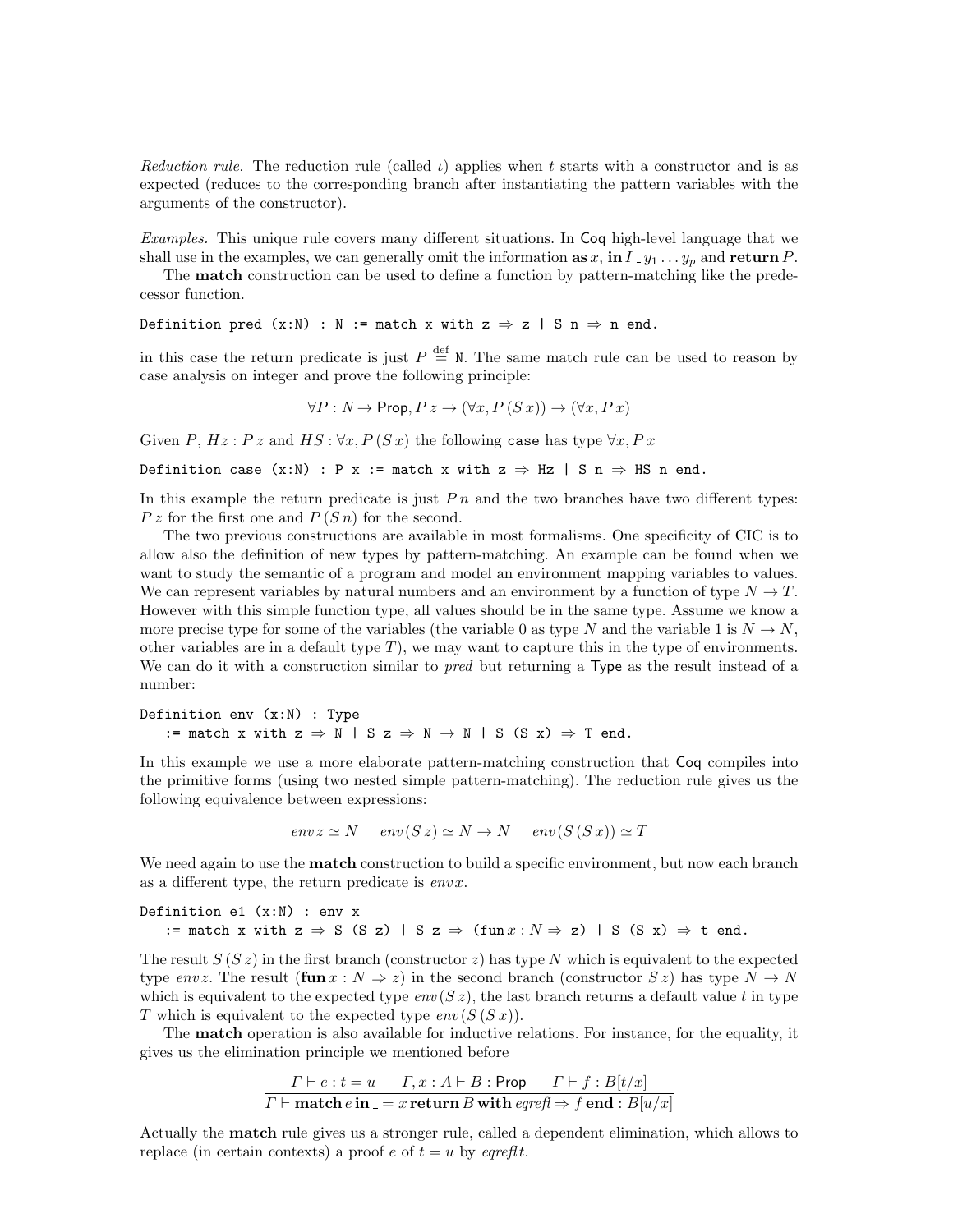If we take the definition of le, the match operation will be useful to prove a property like  $\ln \ln (S x) z \to \perp$ . Intuitively this is because no constructor can give a proof of an instance of  $\ln (S x) z$ . Building the proof term requires to define an invariant relation  $invxy$  that will be true for all  $x, y$ such that  $\ell x y$  but will be false for  $(S x) z$ . It is easily done using **match** to define a proposition which is  $\perp$  for  $(Sx)z$  and  $\top$  for all the other values. We use Coq high-level syntax.

```
Definition inv (x, y:N) : Prop :=
  match x,y with S _, z \rightarrow \perp | _, \Rightarrow \top end.
```
We then can build the proof (the term I is a trivial proof of  $\top$ )

```
Definition leinv n (H:le (S n) z) : \perp :=
  match H in le x y return inv x y with
   | lez x \Rightarrow I | leS x y p \Rightarrow I end.
```
Type-checking conditions. The main restriction lies in the relation between the sort s of the inductive definition and the sort  $s'$  of the pattern-matching.

When  $s$  is Type, which means that we have a predicative inductive definition, then we can have any possible sorts  $s'$  for case analysis.

When s is Prop however, the question is a bit more tricky for several reasons:

- Prop is an impredicative sort, so uncareful elimination can easily introduce paradoxes;
- it is sometimes useful to add an axiom of proof irrelevance for propositions (which says that two different proofs of the same property can be considered as equal) so while it is good to be able to prove that for instance  $true \neq false$ , a similar mechanism that will lead to two terms (representing proofs of) in  $A \vee B$  that are provably different is less desirable;
- Prop is used for program extraction: any term in  $A$ : Prop is removed during extraction so should not be needed for computing the informative art, in a pattern-matching is done on a term in an inductive definition in Prop, but with the result being used for computing, then we need to be able to execute the match without executing the head, which is only feasible in specific cases.

For an inductive definition of sort Prop, the only elimination allowed is on the sort Prop itself. There are exceptions where any elimination is allowed: in the specific case where  $I$  is a *predicative* definition with only zero or one constructor with all its arguments  $A_i$  : Prop. The exception covers cases like absurdity, equality, conjunction of two propositions, accessibility. . .

Fixpoints. Fixpoint constructions in Coq are mainly introduced via global declarations.

Fixpoint f  $(x_1:A_1)\ldots(x_m:A_m)\{\text{struct }x_n\}:\mathbf{B}:=\mathbf{t}.$ 

they correspond to an internal fixpoint construction

fix f  $(x_1:A_1) \ldots (x_n:A_n): \Pi(x_{n+1}:A_{n+1}) \ldots (x_m:A_m)$ ,  $B := \text{fun } x_{n+1} \ldots x_m \Rightarrow t$ .

In general, an expression  $\mathbf{fix} f(x_1 : A_1) \dots (x_n : A_n) : B := t$  is well typed of type B when

- t is well-typed of type B in an environment containing  $(f : \Pi(x_1 : A_1) \dots (x_n : A_n), B)$  and  $(x_1 : A_1) \ldots (x_n : A_n);$
- t satisfies an extra syntactic condition that recursive calls to  $(f u_1 \dots u_n)$  in t are made on terms  $u_n$  structurally smaller than  $x_n$ .

The reduction rule is the usual fixpoint reduction except that in order to avoid infinite loops, it is only activated when the  $n$ -th argument of the fixpoint starts with a constructor.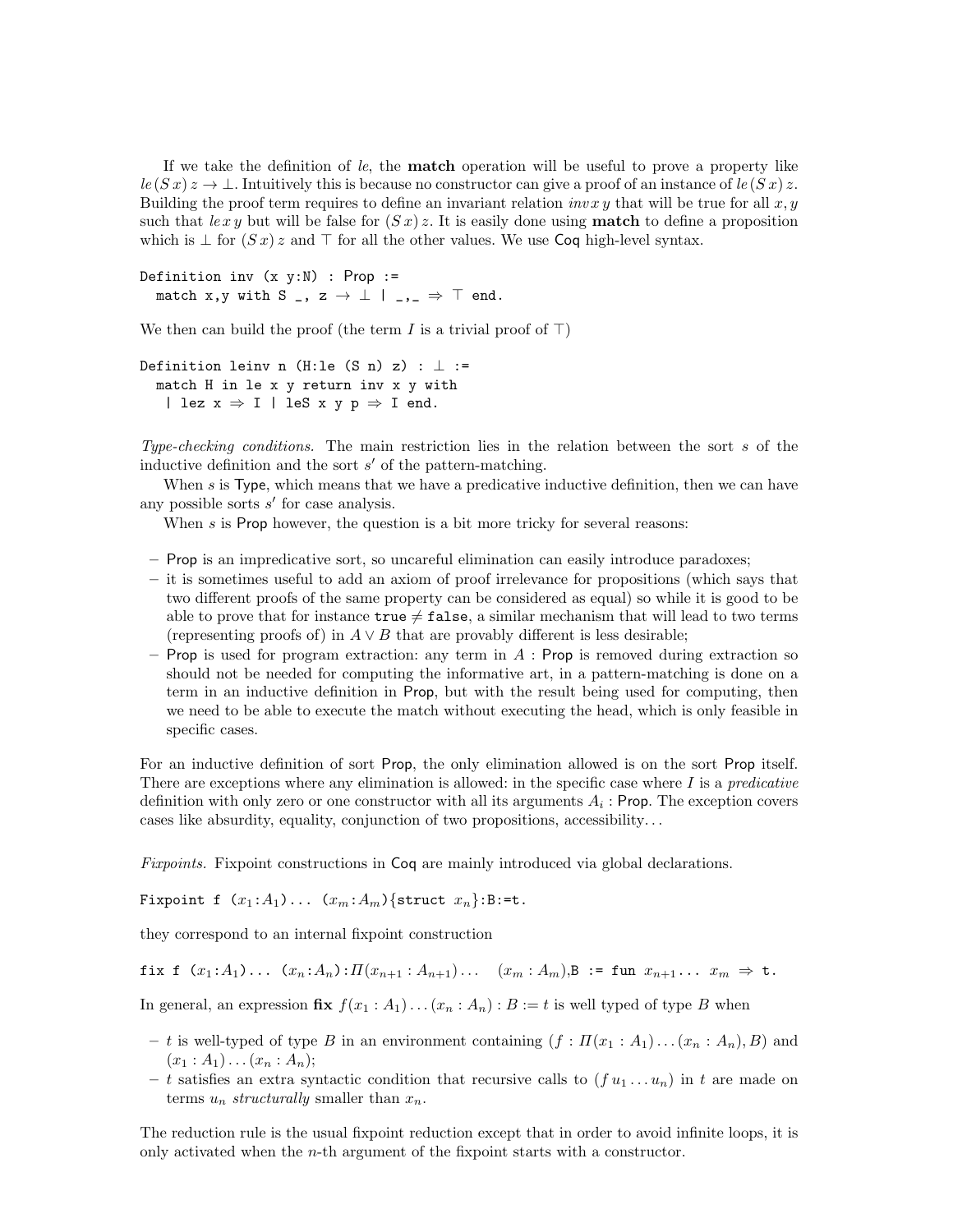#### 3 Properties

#### 3.1 Proof-Theoretical Properties

The main property of the system is decidability of type-checking: we need to be able to say that a proof is correct. It requires the relation  $A \preceq B$  to be decidable, which is done by showing the system is strongly normalizing with respect to the computation rules. Another important property is to prove that any closed term with type an inductive definition will reduce to a value starting with one of the constructors of the inductive definition. Consistency can be derived as a consequence because they cannot be a proof without hypothesis of  $\perp$  which has no constructor.

Proof theoretical properties of systems like the Calculus of Constructions are complex to perform in full detail, first because these systems are logically powerful (due to the impredicativity, the hierarchy of universes, the type dependency) and second because there are many syntactic properties to be established like the Church-Rosser property or subject-reduction which are made even more complicated because of the general pattern of inductive definitions. Several proofs covering subsystems of Coq exists, Bruno Barras in his thesis [3] formalised and proved meta-theoretical properties (including typing decidability assuming normalisation) of a Calculus of Constructions with Inductive Definitions.

#### 3.2 Pragmatic Properties

Dependent types. The type system of CIC allows types to depend on objects in many different ways. We have seen propositions parameterised by objects either defined inductively  $(le)$  or in a computational way using pattern-matching and fixpoints (inv).

It is also possible to mix computational and logical parts. For instance one can build the type of even numbers by defining a predicate even and then introducing the type

Inductive Ne : Type := Nec :  $\overline{I}n : N$ , even  $n \to N$ ev.

An object in the type Ne will be a pair containing a natural number plus a proof that this number is even. This definition looks like the one for the existential quantifier given in section 2 except that it is a type and not a proposition and consequently it is possible to define a projection function of type  $Ne \rightarrow N$ .

Another possibility to add logical information inside a type is to associate an index to the type declaration representing this information. A classical example is the one of vectors of length  $n$ .

Inductive vec  $(A:Type) : N \rightarrow Type$ :=  $v0$  :  $vec A z$  |  $vS$  :  $A \rightarrow vec A n \rightarrow vec A (S n)$ .

We could also associate a predicate to a list describing the set of its elements, we can even use this predicate to ensure that there are no duplicate elements in the list.

Inductive L (A:Type) :  $(set A) \rightarrow Type$ := L0 : vec  $\emptyset$  | L1 :  $\Pi(P : set A)$   $(x : A)$ ,  $(x \notin P) \to L A P \to L A (P \cup \{x\})$ .

However manipulating terms in these dependent types might become tricky because the system will generally see the types  $vec An$  and  $vec Am$  as different, even when n and m can be proven equal if they are not identical with respect to CIC internal equivalence.

Declarative specifications. Inductive definitions of relations can be used for a declarative style of specifications. They are a natural way to encode relations like reachability, or semantics of programming languages or transition systems. Proofs can be done using a resolution-like mechanism.

Let us take an example. Assume we want to study a Post correspondence problem given by the three pairs of words on the alphabet  $\{a, b\}$ :  $P \stackrel{\text{def}}{=} \{(a, baa); (ab, aa); (bba, bb)\}$  (example taken from Wikipedia).

We first introduce a data-type in  $\text{Coq}$  to encode words on the alphabet. We have three constructors: one for the empty word and two unary constructors to add the letter  $a$  (resp. b) in front of a word.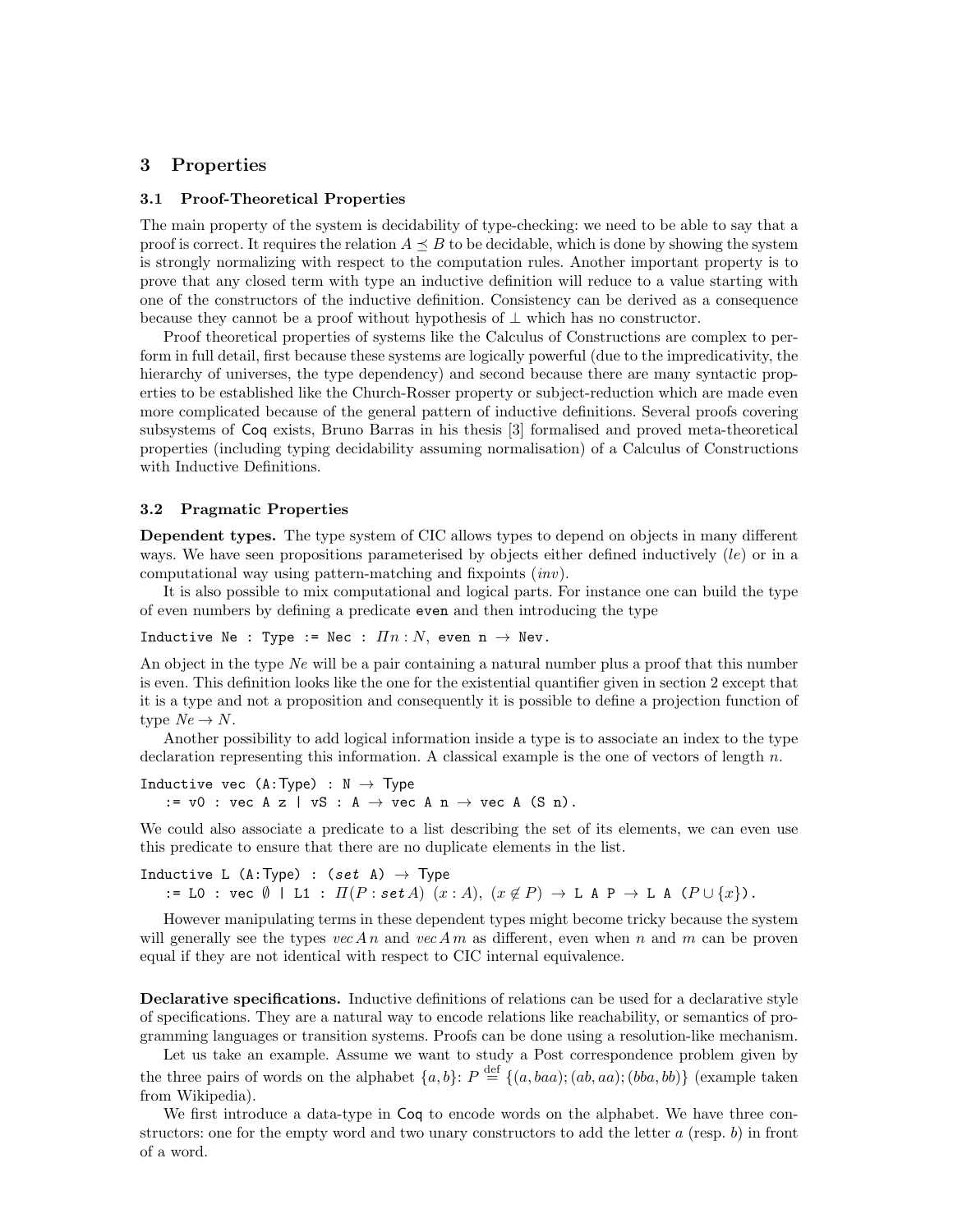Inductive word : Type := emp | a : word  $\rightarrow$  word | b : word  $\rightarrow$  word.

An inductive relation is used to define a binary relation between words called post: two words u and v are related is there exists a sequence of indexes  $i_1, \ldots, i_k$  such that  $u = u_{i_1} \ldots u_{i_k}$  and  $v = v_{i_1} \dots v_{i_k}$  and  $(u_{i_j}, v_{i_j}) \in P$ . The constructors of the inductive definition correspond to the basic case where the sequence (and consequently the words  $u$  and  $v$ ) is empty plus one constructor for each pair of words in P.

```
Inductive post : word \rightarrow word \rightarrow Prop :=
     start : post emp emp
  | R1 : \forall x y, post x y \rightarrow post (a x) (b (a (a y)))
  | R2 : \forall x y, post x y \rightarrow post (a (b x)) (a (a y))
  | R3 : \forall x y, post x y \rightarrow post (b (b (a x))) (b (b y)).
```
Now a solution is given by a word x which is not empty and such that  $(postxx)$  is provable. A non-empty word can be written  $ax$  or  $bx$ . One defines the proposition which states that there exists a solution (either starting with  $a$  or with  $b$ ).

```
Inductive sol : Prop :=
  sola : \forall x, post (a x) (a x) \rightarrow sol
 |s_0| : \forall x, post (b x) (b x) \rightarrow sol.
```
Now finding a solution is just finding a proof of sol. It can be done using automatic tactics. First we declare the constructors of the two definitions *post* and *sol* in the Hint database.

```
Hint Constructors post.
Hint Constructors sol.
```
We can now solve the goal using an automatic tactic which tries to apply the constructors using unification and backtracking:

Lemma ok : sol. eauto 6. Defined.

The Defined command at the end builds the proof term which is type-checked by the kernel of Coq verifying that it is indeed a valid term of CIC. The term can be printed

```
ok =solb (b (a (a (b (b (b (a (a emp))))))))
  (R3 (a (b (b (b (a (a emp)))))) (a (a (b (b (b (a (a emp)))))))
     (R2 (b (b (a (a emp)))) (b (b (b (a (a emp)))))
        (R3 (a emp) (b (a (a emp))) (R1 emp emp start))))
     : sol
```
We see that the proof contains both the witness word, in this case  $u \stackrel{\text{def}}{=} bbaabbba$  (the first b comes from the fact that the constructor solb is used), and a proof of post u where we find the sequence 3231 corresponding to the decomposition.

#### 3.3 Computation and Reflection

Inductive definitions help represent data-structures without extra encoding and provide primitives to define recursive functions on these data. The Coq language contains a mini ML sub-language (with no side effect and only terminating functions). It is convenient for formalising complex programs which can then be proven, the most impressive example being the CompCert project of an optimising compiler for C programs [17]. Computation is part of the Coq kernel, many efforts have been made to make it more efficient using compiler technologies.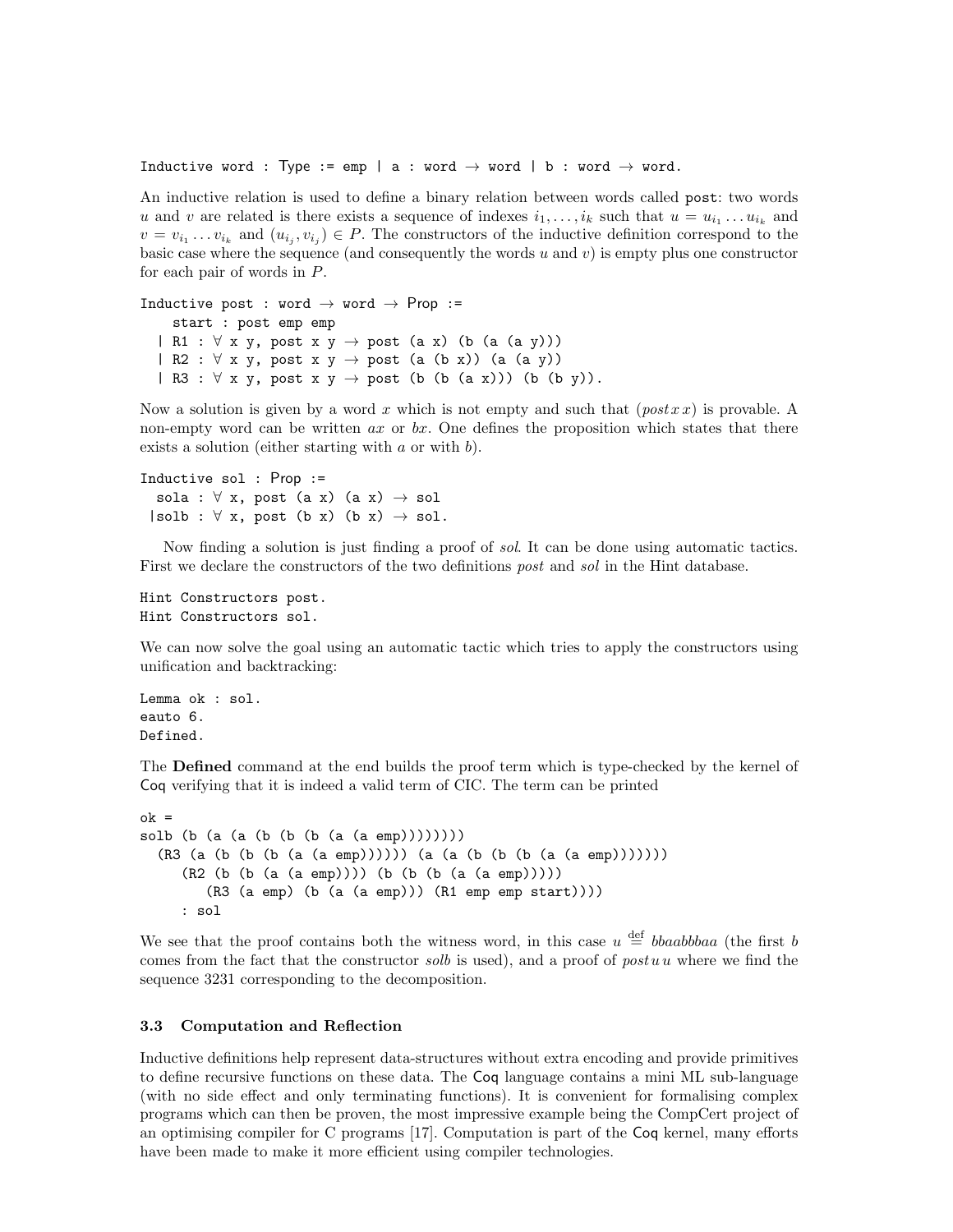We can use the underlying language to implement inside Coq various decision procedures. For instance we can have a concrete data structures  $R$  to represent symbolic ring expressions with variables, constants, and ring operations. The ring equality  $eqR$  can be defined using an inductive definition. Then a simplification function simple of type  $R \to R$  can be defined inside Coq and proven correct with respect to equality  $\forall x : R$ , eqR x (simplx).

We can then prove a scheme of reflection which allows to use the result of the execution of the procedure in order to build proofs of complex facts. If we have in  $\text{Coq}$  another type C with some operations which have a Ring structure, then it is easy to define recursively a function val of type  $R \to C$  which interprets a symbolic expression as an element of C, given an environment which maps variables to elements of C. We have to prove that  $\forall (xy : R)(\rho : X \to C)$ ,  $eqRx y \to$  $val \rho x = val \rho y$ , which is just the justification that our structure C is indeed a ring.

If we put the decision procedure on R and the C interpretation together we can build a proof of

 $\forall (x \, y : R)(\rho : X \to C), \text{val}\rho(\text{simpl}x) = \text{val}\rho(\text{simpl}y) \to \text{val}\rho x = \text{val}\rho y$ 

This lemma states the (partial)-correctness of the procedure. It is proven once but can be instantiated on many different problems.

Let us illustrate that on our ring example. We want to prove a goal of the form  $t = u$  between two Coq expressions in the concrete type C. It might require many rewriting involving associativity, commutativity, distributivity resulting is very large proof terms. Instead we take a detour via our symbolic expressions in  $R$  and then use computation. We first write a tactic which guesses by pattern-matching two symbolic expressions p and q (closed terms in R) and an environment  $\rho$ such that  $val \rho p \simeq t$  and  $val \rho q \simeq u$ . There is always at least one trivial solution with p a variable and  $\rho = \{x \mapsto t\}$  for the environment. But of course we want to capture in R as much structure as possible. Now the expressions  $\text{simpl } p$  and  $\text{simpl } q$  can be computed. If they happen to be the same, then  $val \rho (simpl x)$  and  $val \rho (simpl y)$  are the same Coq term v and so reflexivity justifies that  $val \rho (simpl x) = val \rho (simpl y)$ . Using the correctness of the procedure we get a proof of  $t = u$  that may require a lot of computations but which corresponds to a very simple proof term  $correct\,p\,q\,\rho\,(eqreflv).$ 

This principle can be used for complex procedures but also for simple reasoning steps. The popular Ssreflect [16] (for small scale reflection) environment (including a tactic language and libraries) which has been successfully used for formalising in Coq the four colour theorem and the Feit-Thompson theorem uses intensively this computational capability of the Coq system mainly on the type of booleans.

#### 4 Proof Applications

Coq is developed for more than 30 years now and there has been a lot of impressive examples formalised using it.

Many interesting proofs combine advanced algorithms and non-trivial mathematics like the proof of the four-colour theorem by Gonthier & Werner at INRIA and Microsoft-Research [15], a primality checker using Pocklington and Elliptic Curve Certificates developed by Théry et al. at INRIA [25] and the proof of a Wave Equation Resolution Scheme by Boldo et al. [7]. Coq can also be used to certify the output of external theorem provers like in the work on termination tools by Contejean and others [9], or the certification of traces issued from SAT  $&$  SMT solvers done by Grégoire and others  $[2]$ . Coq is also a good framework for formalising programming environments: the Gemalto and Trusted Logic companies obtained the highest level of certification (common criteria EAL 7) for their formalisation of the security properties of the JavaCard platform [8]; as mentioned earlier Leroy and others developed in Coq a certified optimising compiler for C (Leroy et al.) [17]. Barthe and others used Coq to develop Certicrypt, an environment of formal proofs for computational cryptography [4]. G. Morrisett and others also developed on top of Coq the YNOT library for proving imperative programs using separation logic [19]. These represent typical examples of what can be achieved using Coq.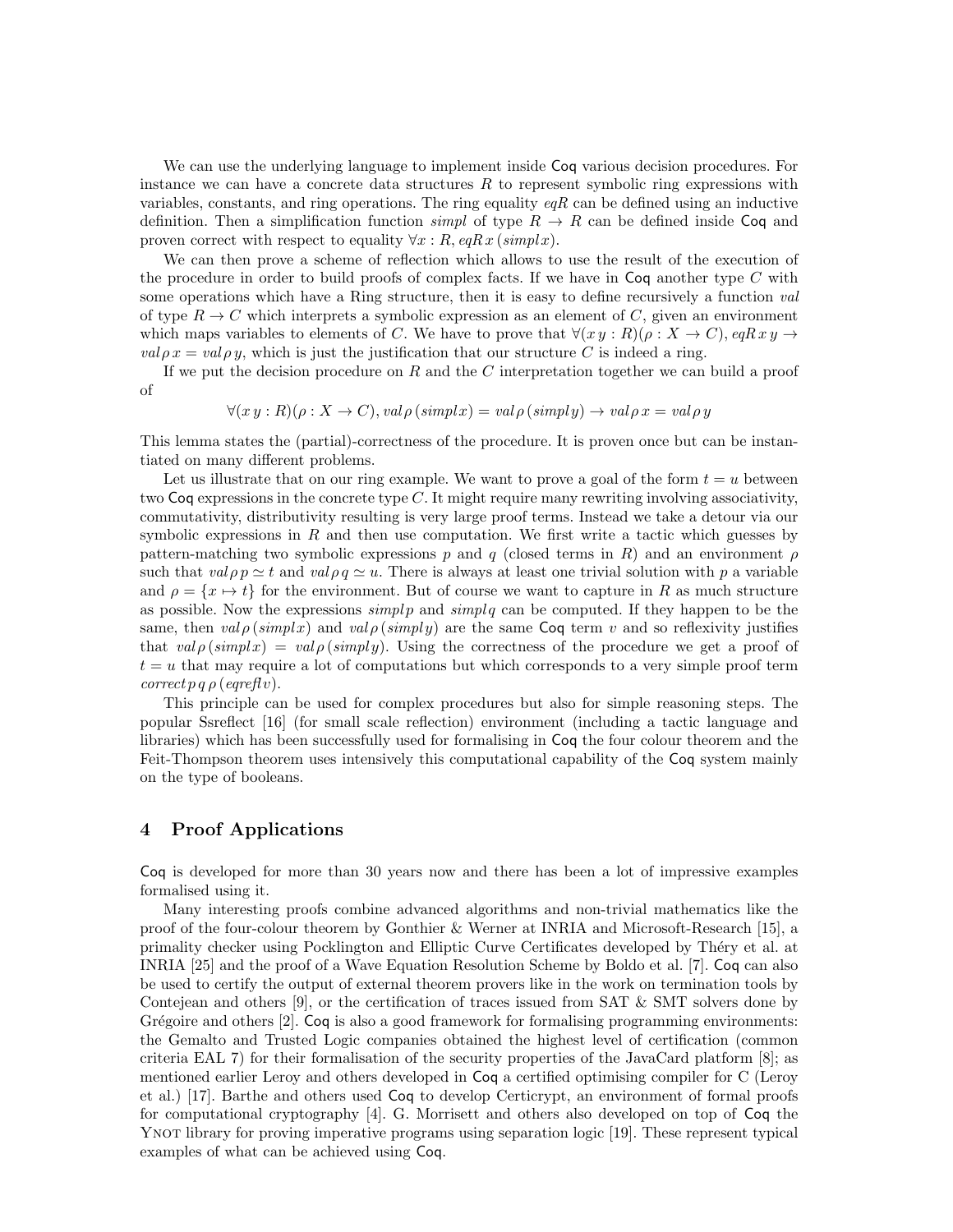#### 5 Trends and Open Problems

The current inductive definitions of Coq present certain drawbacks. The syntactic condition for accepting fixpoints is very sensitive and not well-suited when developing a proof using tactics. Different approaches using type annotations have been proposed instead (for instance [1]) but none of them is yet available for Coq. Also the primitive pattern-matching is not the natural expected rule when dealing with elimination of a particular instance of an inductive definition, where you expect some cases to disappear or to be partially instantiated.

In systems like Coq there always has been a trade-off between keeping the language and the kernel small enough to ensure correctness and use encodings for more high-level constructions or include these constructions directly in the language.

In general the defined equality in the Calculus of Inductive Constructions does not have all the expected properties. The current work on Homotopy Type Theory [26] is an attempt to solve this problem. It includes a notion of generalised inductive definitions where the equality definition is included in the declaration, making the definition of quotient types more direct.

#### 6 Conclusions

The Calculus of Inductive Constructions provides a powerful language for the interactive development of proofs and programs. It includes a mini functional programming languages that is sufficient for programming complex data-structures and programs. The specification language itself can use a declarative style with (almost) no limit to the expressiveness. It is integrated in a proof environment (the Coq system) which provides many other functionalities like modules, libraries, notations, type inference, tactics which are essential for a practical use of the formalism. We refer the interested reader to more extensive descriptions of the system like [5, 21].

#### References

- 1. Andreas Abel. A Polymorphic Lambda-Calculus with Sized Higher-Order Types. PhD thesis, Ludwig-Maximilians-Universität München, 2006.
- 2. M. Armand, G. Faure, B. Grégoire, Ch. Keller, L. Théry, and B. Werner. A Modular Integration of SAT/SMT Solvers to Coq through Proof Witnesses. In Jean-Pierre Jouannaud and Zhong Shao, editors, Certified Programs and Proofs, CPP 2011, Lecture Notes in Computer Science. Springer, 2011.
- 3. Bruno Barras. Auto-validation d'un système de preuves avec familles inductives. Thèse de doctorat, Université Paris 7, 1999.
- 4. G. Barthe, B. Grégoire, and S. Zanella Béguelin. Formal certification of code-based cryptographic proofs. In 36th ACM SIGPLAN-SIGACT Symposium on Principles of Programming Languages, POPL 2009, pages 90–101. ACM, 2009. See also: CertiCrypt http://www.msr-inria.inria.fr/projects/ sec/certicrypt.
- 5. Y. Bertot and P. Castéran. Interactive Theorem Proving and Program Development. Springer-Verlag, 2004.
- 6. C. Böhm and A. Berarducci. Automatic synthesis of typed  $\lambda$ -programs on term algebras. Theoretical Computer Science, 39, 1985.
- 7. S. Boldo, F. Clément, J.-C. Filliâtre, M. Mayero, G. Melquiond, and P. Weis. Formal Proof of a Wave Equation Resolution Scheme: the Method Error. In Matt Kaufmann and Lawrence C. Paulson, editors, Proceedings of the first Interactive Theorem Proving Conference, volume 6172 of LNCS, pages 147–162, Edinburgh, Scotland, July 2010. Springer. Extended version http://hal.inria.fr/hal-00649240/ PDF/RR-7826.pdf.
- 8. Boutheina Chetali and Quang-Huy Nguyen. About the world-first smart card certificate with EAL7 formal assurances. Slides 9th ICCC, Jeju, Korea, September 2008. www.commoncriteriaportal.org/ iccc/9iccc/pdf/B2404.pdf.
- 9. E. Contejean, A. Paskevich, X. Urbain, P. Courtieu, O. Pons, and J. Forest. A3pat, an approach for certified automated termination proofs. In John P. Gallagher and Janis Voigtländer, editors, Proceedings of the 2010 ACM SIGPLAN Workshop on Partial Evaluation and Program Manipulation, PEPM 2010, pages 63–72. ACM, 2010.